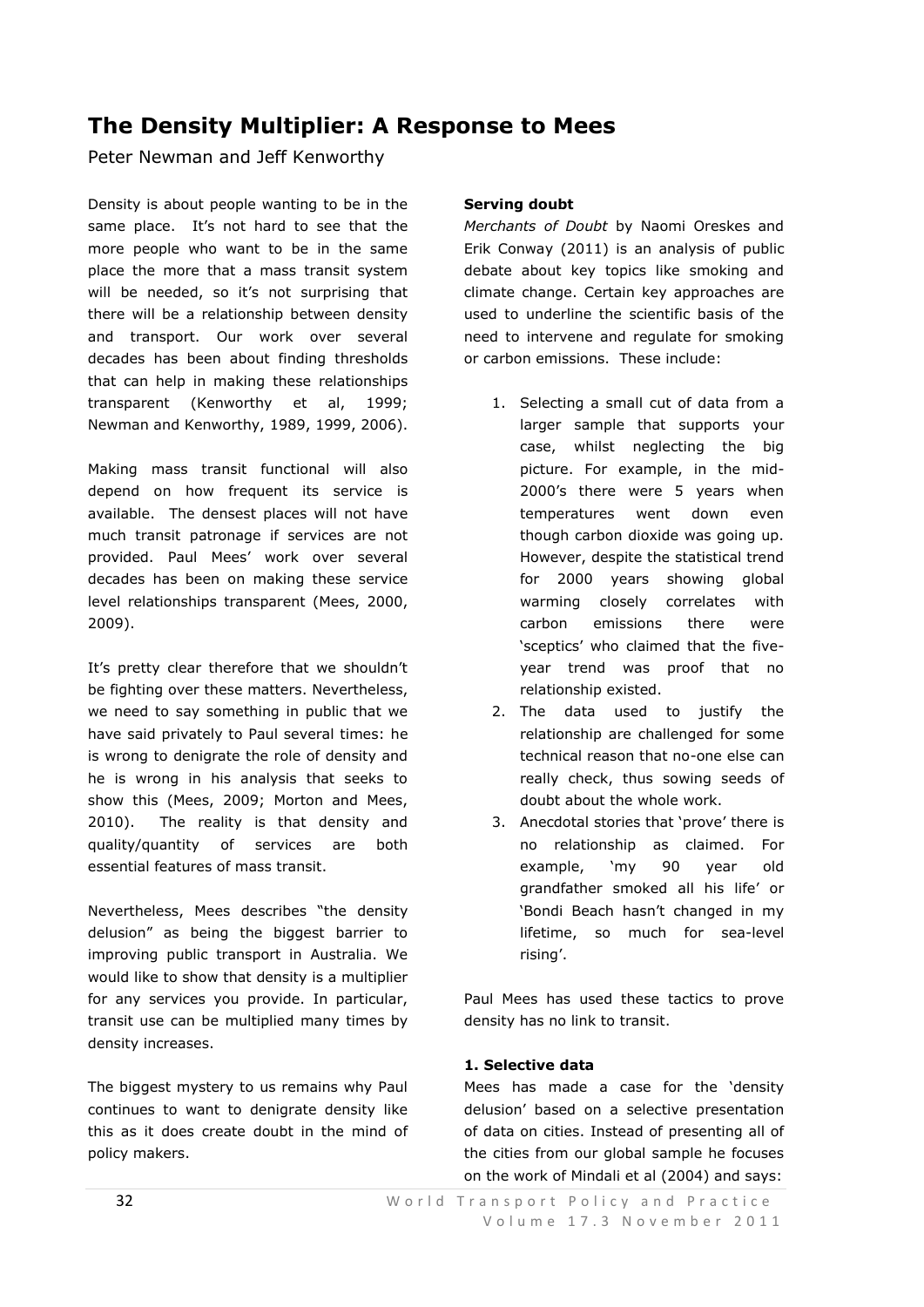"In 2004, a team of Israeli researchers reexamined the Australian and US cities in the original *Cities and Automobile Dependence*  data-set. Their analysis, replete with a reproduction of the famous hyperbola, found no correlation between density and energy consumption: the US cities had similar densities to the Australian cities, but much higher car and energy use (Mindali et al, 2004; Mees 2009, p.35/6).

This approach appears to deliberately blur the much clearer relationship between density and transport patterns (energy use) when all the cities are included, by simply taking the small sub-set of cities that have a very small range in urban densities. Not even Canadian cities were included. Taking the more comprehensive and more recent 1995/6 data in the Millennium Cities Database (the Mindali paper uses 1980 data) we can explore this finding.

Figure 1 shows the relationship between urban density and car use per person for just the fourteen Australian and US cities in this more recent database. $<sup>2</sup>$  It shows that there</sup> is a negative, though only weak relationship (r-squared of 0.22) between density and car use in these fourteen cities, though it is negative in line with our other results and although weak, it is clearly not random.

Figure 2 shows what happens when one adds in the five Canadian cities<sup>3</sup> in the study using the correct urban density figures and not the false ones provided by Mees (see later discussion under Data Questions). Canadian cities have densities that are in fact on average higher than US and Australian cities, though still in the auto city range, but by starting to expand the density range a little in this critical part of the graph

**.** 

where multiplicative effects start to occur (Newman and Kenworthy, 1999, 2006) we start to see that the there is indeed a density multiplier at work. Now there is a r-squared of 0.53 between density and car use.





## **Figure 2: Urban density versus car use for Australian, US and Canadian cities, 1995/6**



 $2$  The cities in the graph are: Brisbane, Melbourne, Perth, Sydney, Atlanta, Chicago, Denver, Houston, Los Angeles, New York, Phoenix, San Diego, San Francisco and Washington

<sup>&</sup>lt;sup>3</sup> The Canadian cities are Calgary, Montreal, Ottawa, Toronto and Vancouver.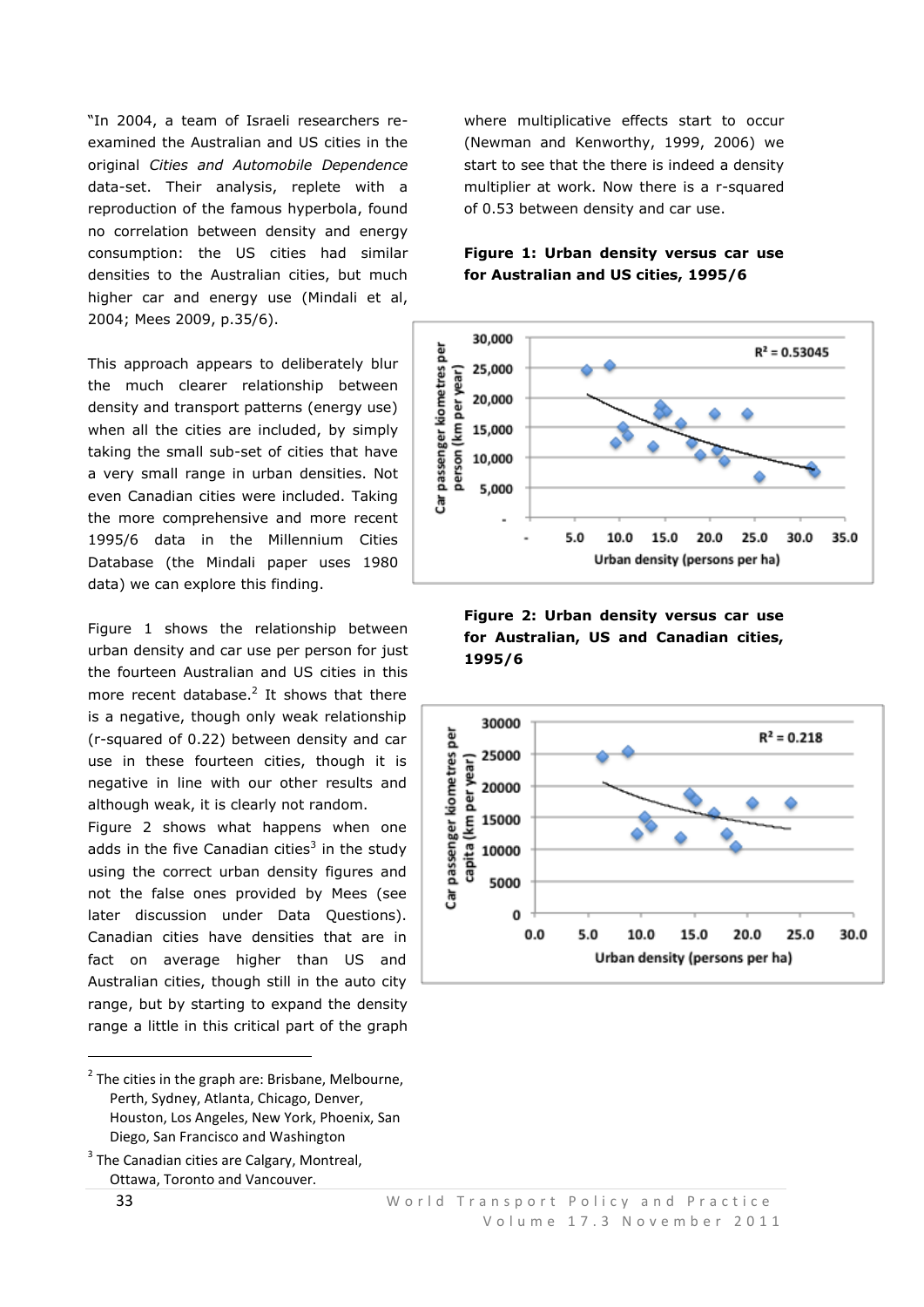## **Figure 3: Urban density versus car use for 58 global cities, 1995/6**



Figure 3 presents then the full set of higher income cities available in the Millennium Database, which brings in mainly European and some Asian cities, in total 58 cities instead of fourteen in the case of Mees' comments about the US and Australian results, which are aimed at invalidating any link with density, and nineteen in the case of adding in the

Canadian cities. The result shows that 84% of the variance in car use across a global sample is explained by urban density.

It is acceptable, naturally, to explore relationships within different regional samples, but not to make the rather reductionist leap that simply attempts to wipe out any density effect whatsoever, by taking only a little slice of the whole picture. Even the modest increases in density evident in the somewhat less auto-dependent Canadian cities, when brought in to the picture (with valid data), has an effect and is worth considering in policy terms.

Selective data is very misleading as the relationship between density and transit is not only shown between city comparisons but also within cities. The power of the relationship with density is shown even more

dramatically within every city we have ever examined. Los Angeles provides a good example of both the need for density and the

> need for transit service. Some internal data provided to us nearly 20 years ago by Metro, the main LA transit agency, shows how there is a near perfect relationship within Los Angeles between density and transit use, even in a city not renowned for either its high transit use or high density. The points on the graph are Planning Sectors used by Metro in the 1990s. Los Angeles' urban form of course is not as centralised as European cities, though clearly it has areas that achieve relatively high urban density near the core parts of

LA County and these are the areas that very clearly have the highest transit use. West Central Los Angeles reaches 58 persons per ha, likely even higher now, and South Central Los Angeles is 43 persons per ha. Both are equal to typical European city densities (Figure 4).

However, from the Mees 'service perspective' it is also important to note that, notwithstanding Los Angeles reputation as a mega-sprawling low density region, LA County is now the densest urbanised area in the USA with an urban density approaching that of the Copenhagen and Stockholm metropolitan areas and yet it has very mediocre overall transit use per capita, a fraction of the two European cities. This is due at least in part, though not exclusively, to relatively poor transit service infrastructure and service provision, with only a comparatively small but growing and so far very successful rail system. Other factors accounting for its overall low use of transit include the generous provision for automobiles symbolised by the extensive freeways around which the dominant automobile system is built. But it is also true that as the LA rail system and new higher speed bus services are expanded, Los Angeles transit use continues to grow well in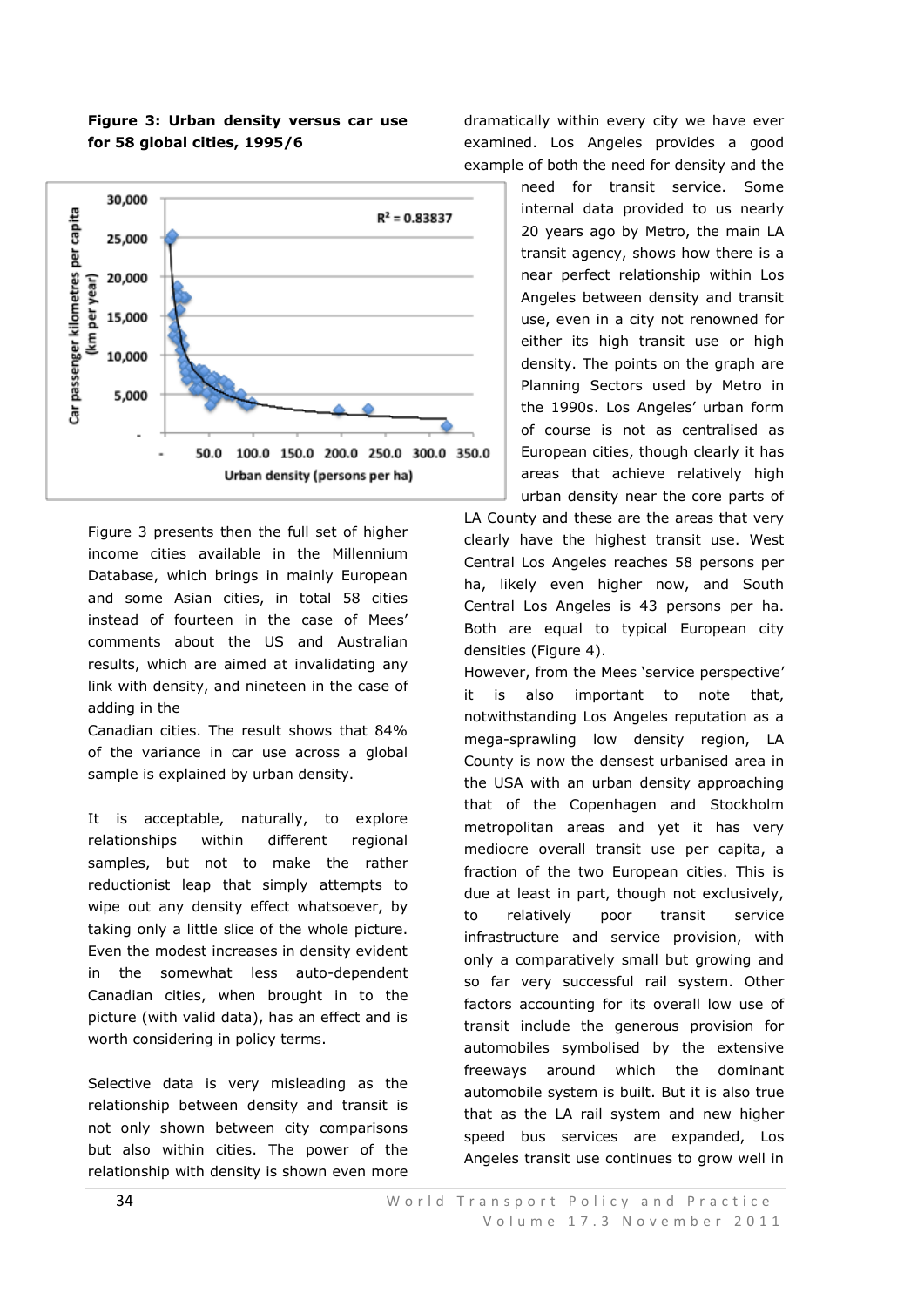excess of population growth and it recorded the highest per capita transit use growth between 1995 and 2005 of the 10 major US cities in our global cities update (Kenworthy, 2011). Density at the same time is also growing.

Again, both density and transit service levels are important in determining a city's use of transit.

**Figure 4: The relationship between urban density and transit use within Los Angeles in 1990.**

analysis of their transport greenhouse gas emissions by local government area showed that density explained 56% and 71% of the variance and transit access/services explained 61% and 58% of the variance; in other words both were significant and interrelated (Newman, 2006).

Density is not a delusion; it is a real factor in shaping the overall orientation and performance of the transport system in every city on the planet. If we could find one city that did not show some kind of positive relationship between density and transport,



This strong relationship between density and transit (as well as car use) does not mean there are not other factors at play, but we find the same picture in every city (Newman and Kenworthy, 2006). The extent of the density correlation will be impacted by other factors such as the level of services and other behaviour factors, as pointed out by Ker (2011), but in no city have we found that density did not play an important role in determining the transit patronage. In Melbourne and Sydney detailed regression even a plateau, then we would begin to wonder about the significance of density. But we do not.

## **2. Data questions**

Mees has suggested that the Global Cities Database that is used in all our work is suspect as the European density data are too high and hence must be only for the 'central city' thus making comparisons with Australian, US and Canadian cities inappropriate. This is highly mischievous as all our publications presenting the Database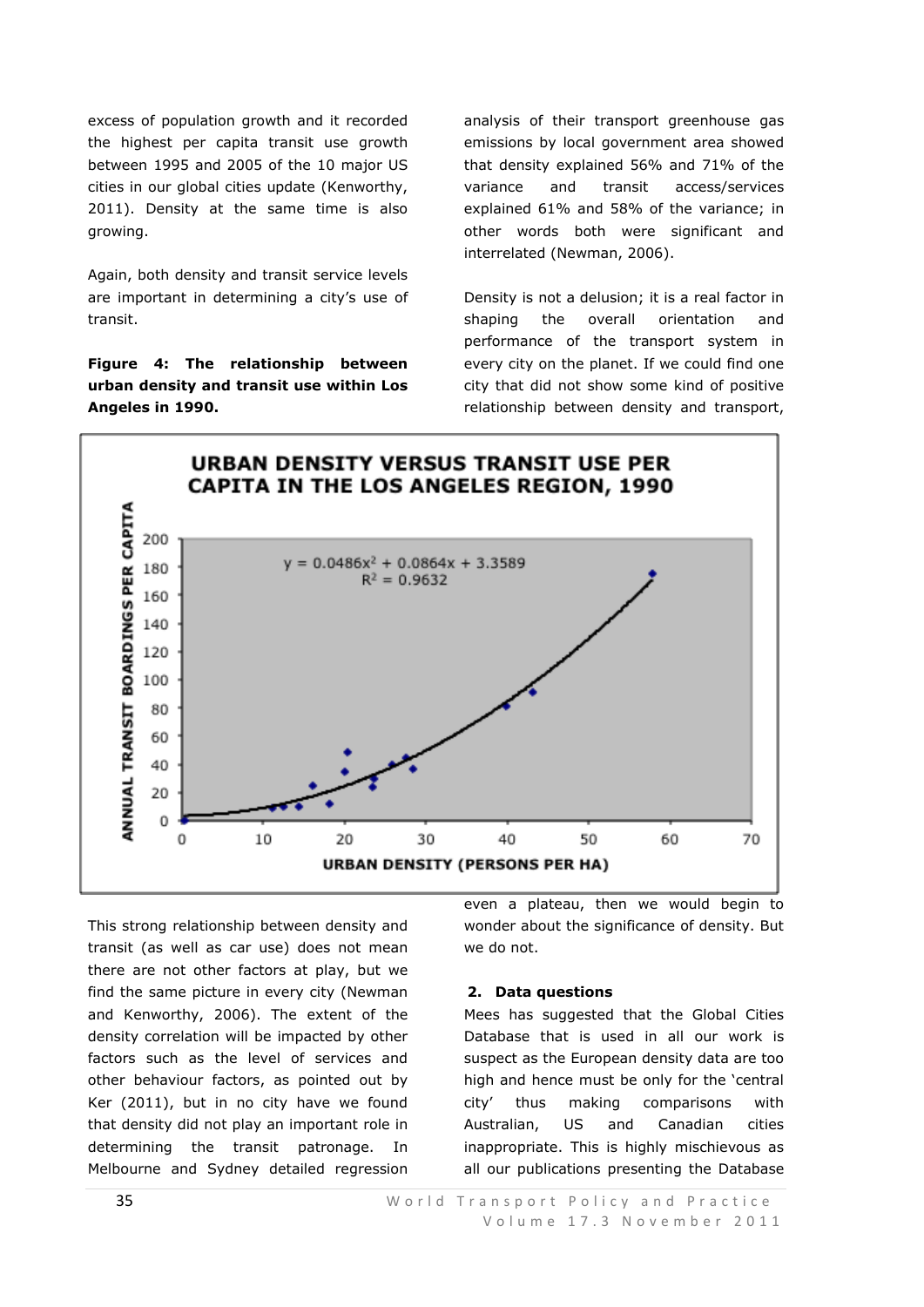show that the European cities are large city areas like the Greater London Area which although still not the full conurbation of London, covers 7.5 million people today and is hardly a 'central city'. Furthermore, this assertion is another example of Mees rather selective use of data to make a point that is not valid. For example, the Ile de France is what we use to represent Paris and always have (so do the French), not the Ville de Paris, which would correspond a little more to Mees assertion of "central cities", but not even then, because the real central city of Paris is only Arrondissements I to X of the Ville de Paris, which we use when we present data on the CBDs of cities. So yes we do have some limited European "central city" data in terms of jobs and parking, but this is clearly defined in our work and refers to the Central Business District of all our cities (as mostly defined by the cities themselves).

A majority of the European cities are similar. Copenhagen, Helsinki, Berlin, Hamburg, The Ruhr, Athens, Oslo, Madrid, Stockholm, Bern, Zurich, Geneva, Glasgow, Rome, Lyon, Manchester and many more of the European cities in the Millennium Cities Database are legitimate and meaningful representations of those urban regions. In fact, very often the definition chosen and also its name is taken from the authorities' own definitions of their urban regions (e.g, Greater Manchester).

More importantly the transport data are used only to coincide with the area of the city that density is collected. Thus comparisons across the world are possible. Indeed every city in the world has issues that must be decided on where to draw the boundaries and these are always discussed in detail before decisions are made on what to include. European cities do present more issues than many others in this regard because of the heavily urbanised nature of the continent with its innumerable, small, medium and large urban settlements, often blending into each other. Sometimes the nature of the region is so multi-centred and complex with such a large number of cities contained in it, (e.g. the Rhein-Main Region of which Frankfurt is the main city), that even the authorities have a number of ways of defining it. Where the issue arises of how to define a "city" the decision is made on the best balance between the functional urban region and the availability of data.

It is appropriate at this point to also point out that some European cities have been analysed internally by other researchers and have come up with identical graphs to the ones we have developed both between and within cities (Figure 5). For example, the Paris region was studied by INRETS (Institut national de recherché sur les transports et leur securite) and they showed near perfect correlations between density and transport energy use, carbon monoxide and hydrocarbon emissions from transport. Not shown in this paper are a further three graphs on page 57 of their report which shows the same near perfect negative correlations between density and transport  $NO<sub>x</sub>$  and  $CO<sub>2</sub>$ , and also a strong correlation with particulate emissions.

The key point is our European cities data are valid and meaningful and present nothing whatsoever that would suggest that density factors are "delusional" or that we are misrepresenting European cities. In addition, analyses by independent research organisations, such as for the Paris region, confirm the importance of density, not only for transport energy use, but also for transport emissions.

Therefore the criticism that some of the European cities as defined by us sit in a larger urban region and that larger area is lower density does nothing to undermine the data at all. The transit usage figures we use are calculated for whatever areas we define and the urban densities for those areas are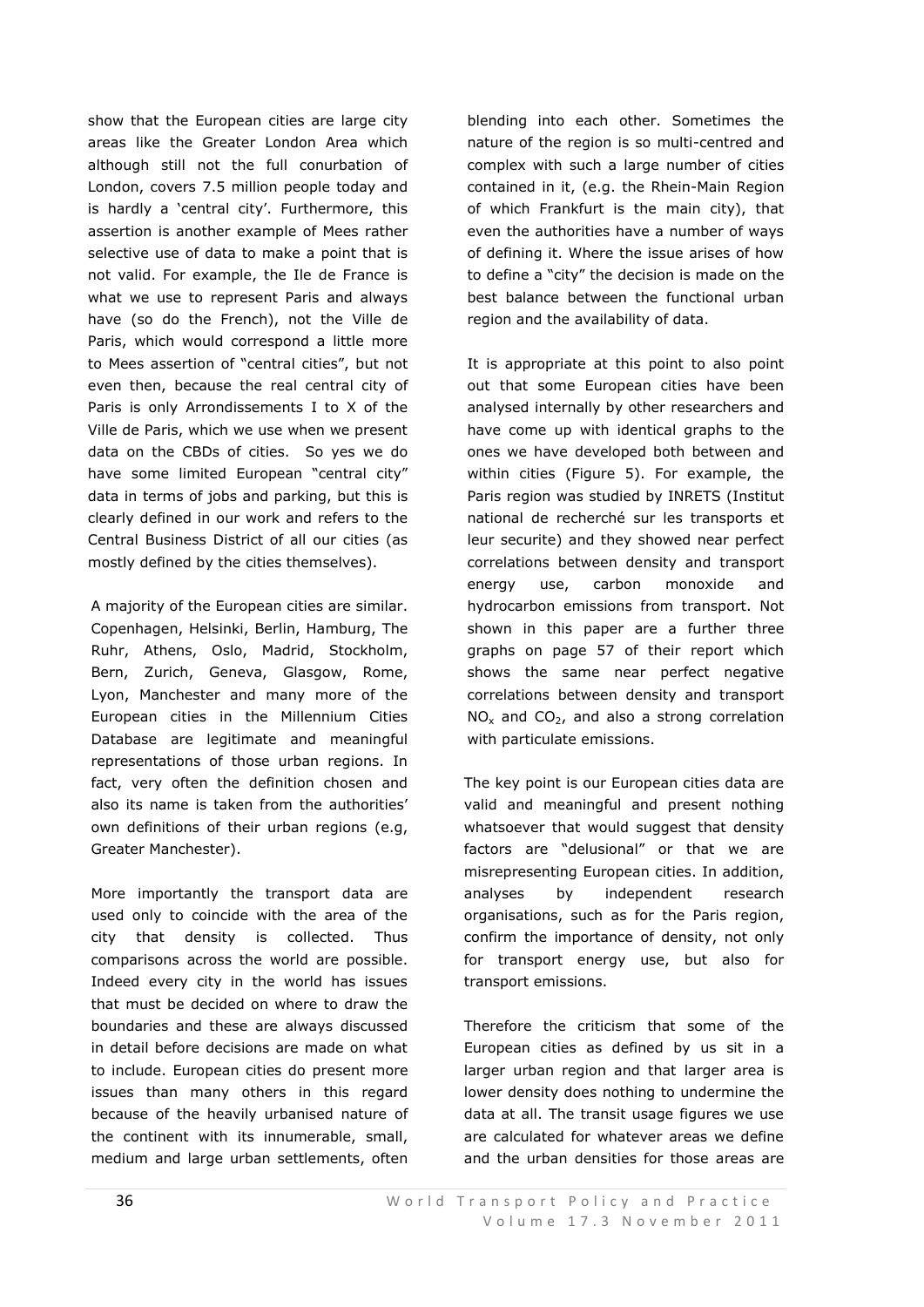based on land use inventories and are genuine urban densities, so the two parameters are matched. All that would happen if we were able to more widely define some European cities is that the density would decline and so would the per capita transit use because those extra more far-flung areas are simply more cardependent, as they are in every city in the world.

Mees claims that Canadian cities are much lower in density than we have them and more like American and Australian cities, yet their transit usage is much higher, thus negating the density factor and proving the service factor. This is simply not true. Goldberg and Mercer (1986) wrote an entire book about the clear differences between US and Canadian cities and two of the factors highlighted were the higher densities of Canadian cities and their higher transit use compared to their US cousins.

It is not surprising then to find that the low urban densities quoted by Mees for Canadian cities are not in line with all other sources. The average urban density for 2006 for the five Canadian cities we have incorporated (Toronto, Montreal, Vancouver, Ottawa and Calgary) is 25.8 persons per ha, while in Mees data they average 19.1 per ha. The only metro area where we basically agree for 2006 is Toronto (the GTA) at 26.9 per ha in our data with Mees actually a little higher at 27.2 per ha, which is interesting in that he claims the following about our higher Canadian urban densities:

"The reason for this appears to be that Kenworthy's Canadian figures were 'net' or ‗residential' figures that excluded nonresidential land mixed in with residential land. This can be seen clearly from their map of Toronto (Kenworthy et al, 1999, p. 375), which shows parks, cemeteries and Toronto and York Universities as 'non-urban' land." (Mees, 2009, p.37).

This is not the case, we always include all urban land and our definition of urban density given in Kenworthy et al (1999) in Table 2.4 clearly explains this. The data in Kenworthy et al (1999) for Toronto were all consistently for The Municipality of Metropolitan Toronto, as it was called then, and we specifically noted on page 32 of the above book that the better definition would have been the Greater Toronto Area. In the next data we collected for Toronto for 1996 in Kenworthy and Laube (2001) we used the much larger GTA. The less generously defined Toronto area in Kenworthy et al, (1999) is why the urban density in 1991 is higher, not because of what Mees says. But again, the density and other parameters in our study were tailored to whatever area we used, so any statistical regressions remain valid.

But even more importantly, Mees' Canadian cities densities are all universally less than those of other studies. For example, Bunting, Filion and Priston (2002) report for 1996 in Montreal a figure of 32.9 per ha, Mees reports 19.8 per ha. An independent and careful recent study comparing the reported densities of Canadian cities and exploiting Google Earth to calculate their own densities using our urban land definition put the Montreal region in 2001 at 30.3 per ha (Townsend and McGurk, 2010), while Sorensen and Hess, (2007) showed 28.8 per ha in 2001. The land use data we were given suggest that the Montreal region corresponding to our transport data is 25.6 per ha in 2006. So all other studies place Montreal over the last 15 years years at between 26 and 33 per ha, while Mees has it at 20 per ha. Bunting et al (2002) report densities for our five cities that average 26.9 persons per ha in 1996, while in 1996 our average figure for the same five cities is 26.2 per ha, or almost the same.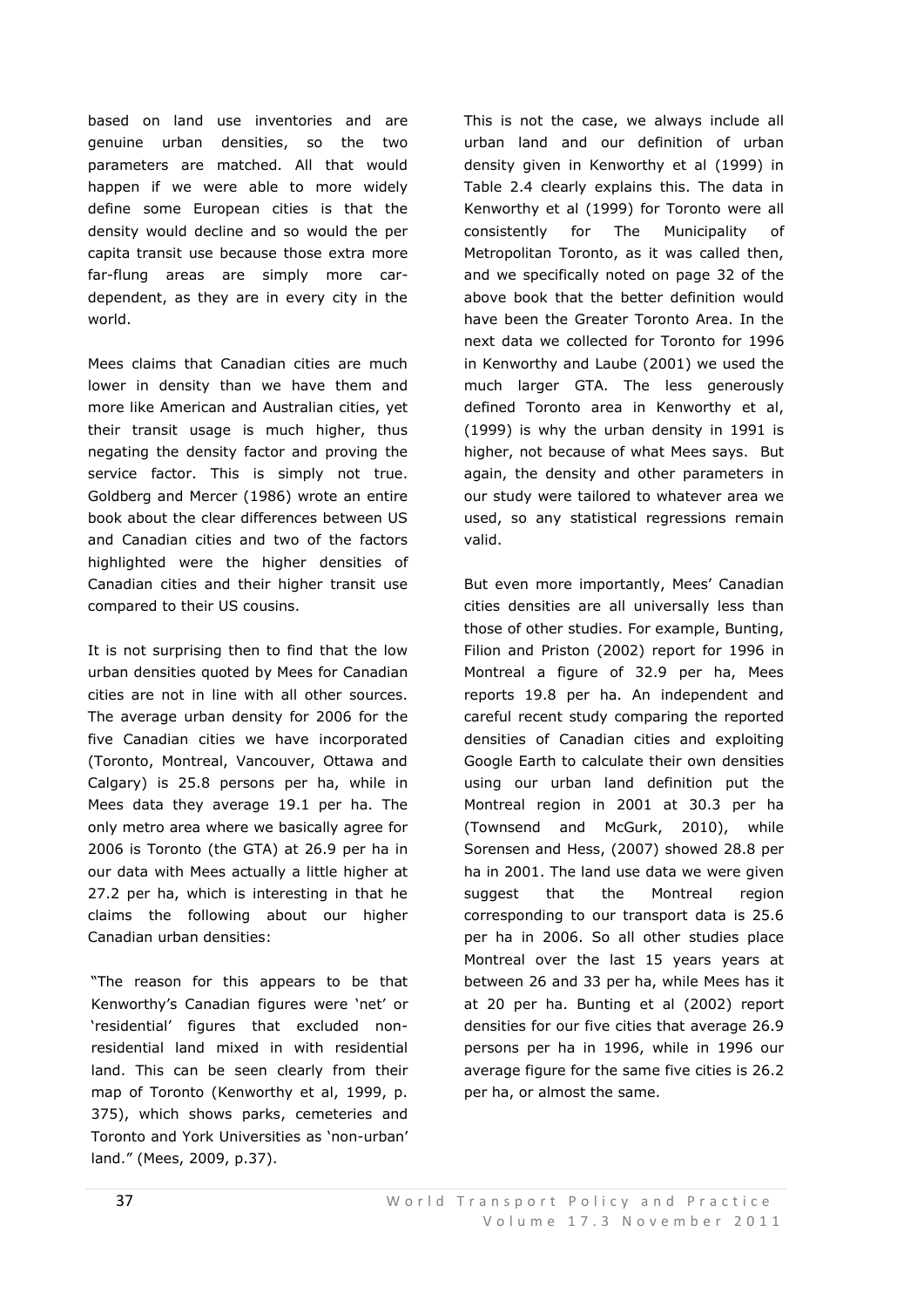

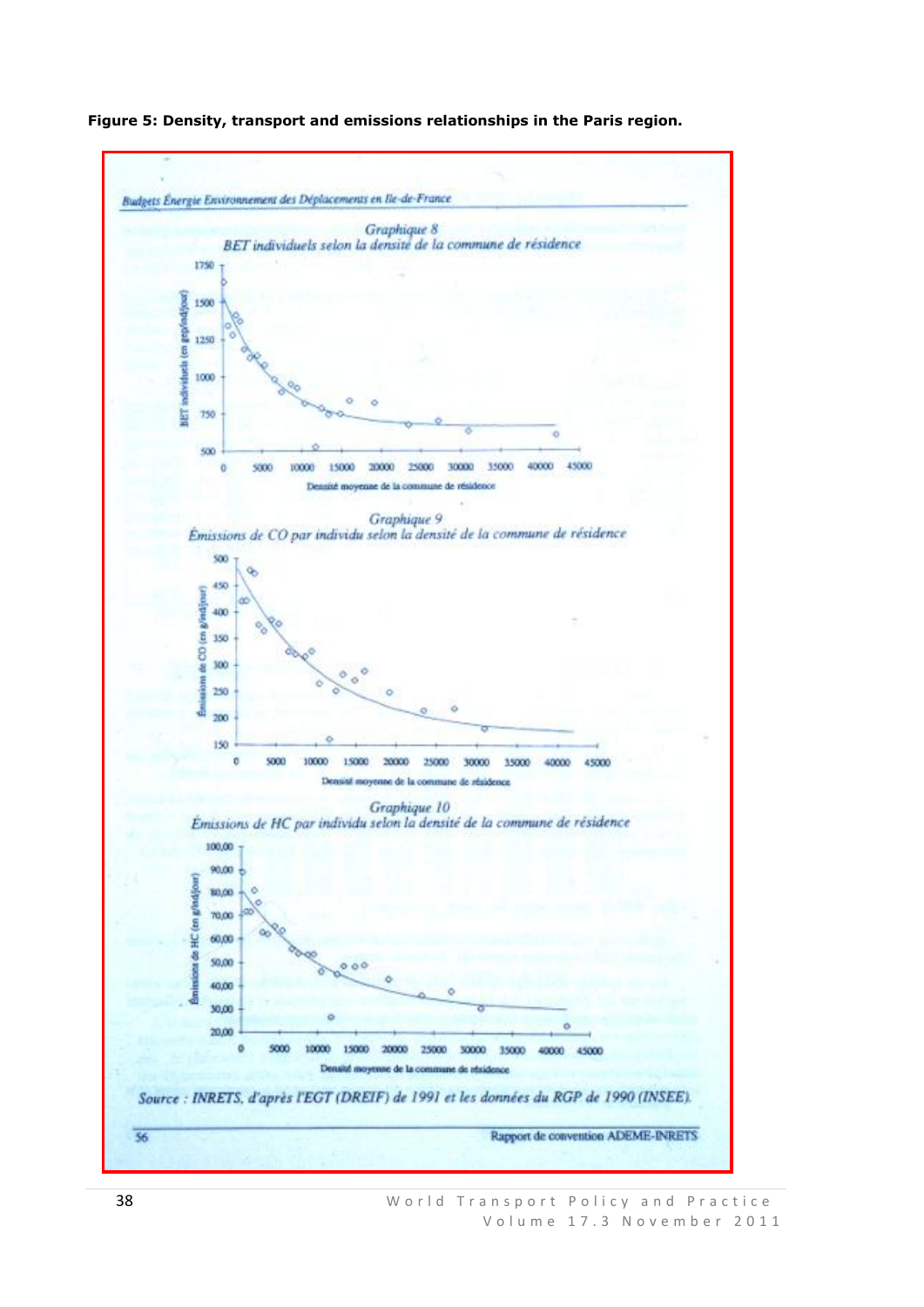But there are some further rather glaring problems with Mees' density data on Canadian cities, which become clear in the reality testing of individual cities. For example, in 1992 Kenworthy sat with a senior planner in the offices of the City of Calgary for two days and using extremely detailed data for each small community they assembled the urbanised land area of the whole City of Calgary (which is the functional urban region because Calgary has a history of simply growing its territory by annexing communities as it expands). This planner knew his city inside out and had access to the best data available. The final figure for 1991 was 20.8 per ha. Revisiting the data for 1996, the density had held at 20.8 per ha and in 2006 this had slipped slightly to 20.5 per ha. Mees' reported figure for Calgary in 2006 of 14.0 persons per ha is simply wrong. Calgary may be one of the most autooriented cities in Canada, but like other Canadian cities, and just like Goldberg and Mercer (1986) report, Calgary maintains an urban density that helps to give it a relatively healthy transit use of 132 boardings per capita compared to Sydney in 2006 (the densest Australian city) with 19.5 persons per ha and 136 boardings per capita (Mees says Sydney's density is 20.4 per ha, so not a huge difference there). Also interesting is the fact that at about the same density and about the same transit use, Sydney in 2006 provided 78 vehicle kilometres per person of transit service while Calgary provided 52 km per person, apparently not a great reward for significantly more service.

Another interesting one is Vancouver (the Greater Vancouver Regional District (GVRD) or Metro Vancouver today). Mees says the density of Vancouver in 2006 is 17.2 per ha. Our 2006 data show 25.2 per ha, up from 21.6 per ha in 1996. Given the scale and extent of densification in the Vancouver region, especially in the City of Vancouver, such an increase in density is entirely

plausible. These densities have been worked out from land use data supplied by the authorities there and according to the definition of what is urban land. What do other studies report? Bunting et al (2002) show 24.4 per ha for 1996, up from 19.7 per ha in 1971 (a 1971 figure that was still over 2 persons per ha more than Mees shows in 2006). Sorensen and Hess (2007) show 23.5 per ha in 2001 and the Google Earth based study mentioned above reports 22.2 per ha. So we have a range of independent studies placing the Vancouver density over the last 15 years at 22 to 25 per ha, while Mees claims 17 per ha.

Edmonton, one of the less studied Canadian cities, is reported by Mees with a density of 10.1 per ha. We were given land use data for 1991, which indicated 29.9 per ha, Bunting et al (2002) show 22.2 per ha in 1996. It is highly unlikely that Edmonton is as low as 10 persons per ha, less than Phoenix, Arizona and about the same as Houston, Texas. Before serious reporting of such a figure occurs, we believe some basic common sense needs to be applied.

It might seem like this is not worth highlighting, but in the lower density range of urban regions from around 7 to 30 per ha, the difference between 17 and 25 per ha, 14 and 21 per ha, or 10 and 22 per ha can be very significant. It generally means the difference between a city with a reasonable amount of higher density areas or subcentres and one that is generally more sprawling and lacking in many less autooriented residential opportunities.

Finally, in order to summarise, if we simply take the average urban density for the five Canadian cities we have analysed from the various studies including our own, we find they report:

26.2 per ha for 1996 (Kenworthy and Laube, 2001),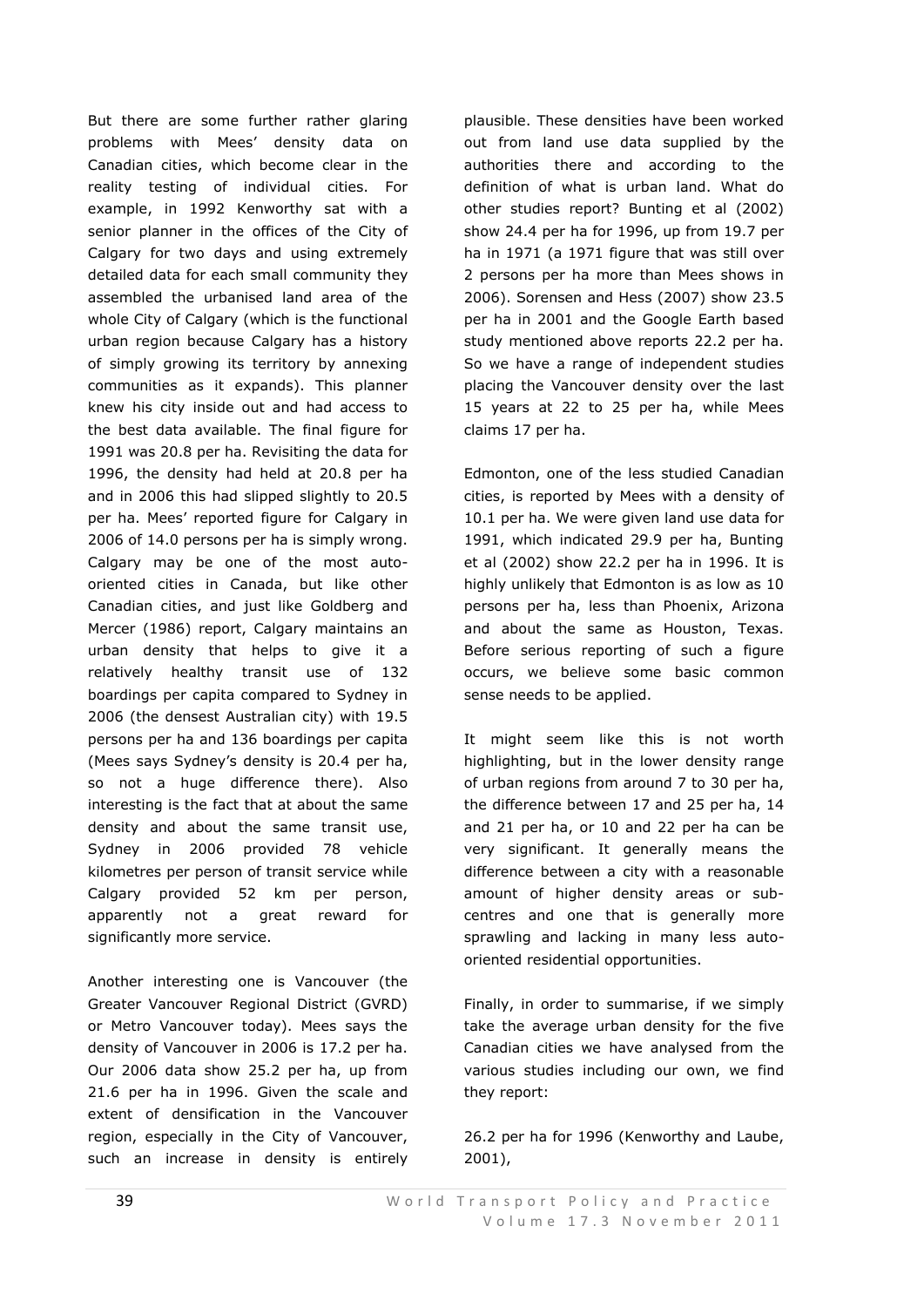25.8 per ha for 2006 (Kenworthy, 2011) 26.9 per ha for 1996 (Bunting et al, 2002), 26.3 per ha for 2001 (Townsend and McGurk, 2010) 26.4 per ha for 2001 (Sorensen and Hess, 2007; only 3 of the 5 cities), 19.1 per ha for 2006 (Mees, 2009)

Townsend and McGurk (2010) after analysing this, offer the following explanation:

"The reason for Mees' low figures for most of the Canadian cities seems to be because they were "gross census tract densities". Mees points out that the minimum density of a census tract to be considered "urban" is 4 persons/ha. However, minimum threshold is not one of the criteria Statistics Canada uses to define the parts making up Census Metropolitan Areas, which include rural areas (classified as "rural fringe") which have less than 10,000 inhabitants and less than 4 persons/ha, but are included for other reasons. Mees appears to have used gross census tract density rather than a measure of density which takes into consideration the quantity of land considered urbanized. In order to verify this proposition, the calculation of gross census tract densities was calculated using the 2001 data organized for this study. In most cases, the densities dropped to levels that were very close to Mees' 2006 figures." (Townsend and McGurk, 2010, p.10)

In summary, we go to great lengths to ensure that what we are measuring in cities for density is genuine urban density and it takes a lot of effort to assemble the needed data, talk to the suppliers of the data in each city and to do everything possible to ensure it reflects the true urbanised land area from which to calculate density. It is not easy work.

It is pretty strong terminology to suggest that the work of others is contributing to a delusion and by implication misleading public policy. Far from our density analyses being "delusional", we find they are consistent and highly supportable and attempts to wipe them away, as there have been over the years, does little for the cause of better public policy.

## **3. Anecdotal Evidence**

The stories that Mees uses to clinch his case are all very anecdotal. He finds a small town on the edge of Zurich or an outer suburb in Toronto and compares it with some hapless inner Melbourne suburb where services are poor. And surprise, surprise they are similar or better in fact in the low density area than the poor Melbourne example. Based on the Mees approach he could conceivably also look at the three graphs from Paris in Figure 5 and highlight the commune that appears at about the 12,000 mark on their density axis, which has much lower energy and emissions than all the others, even though it is of a modest density for the Paris region. An anecdotal story could then be created along the lines of "well look at such and such commune and how low its transport energy use is" which could give the impression that density doesn't matter in Paris either, even though there is otherwise a near perfect fit with density. This clearly would not be particularly helpful in a public policy sense.

Anecdotal stories like this indeed cannot be the basis of public policy, they commonly illustrate a broader case and that will include the need for transit service and density increases. The impression from Paul is that you can build transit anywhere, add a high level of services and all will be well. It may in some places, but its much more likely to work in denser areas.

In short many cities run Rolls Royce transit systems in dense enough environments for the systems to achieve high utilisation rates. They "value-add" to their basic density advantage, but they could not do it to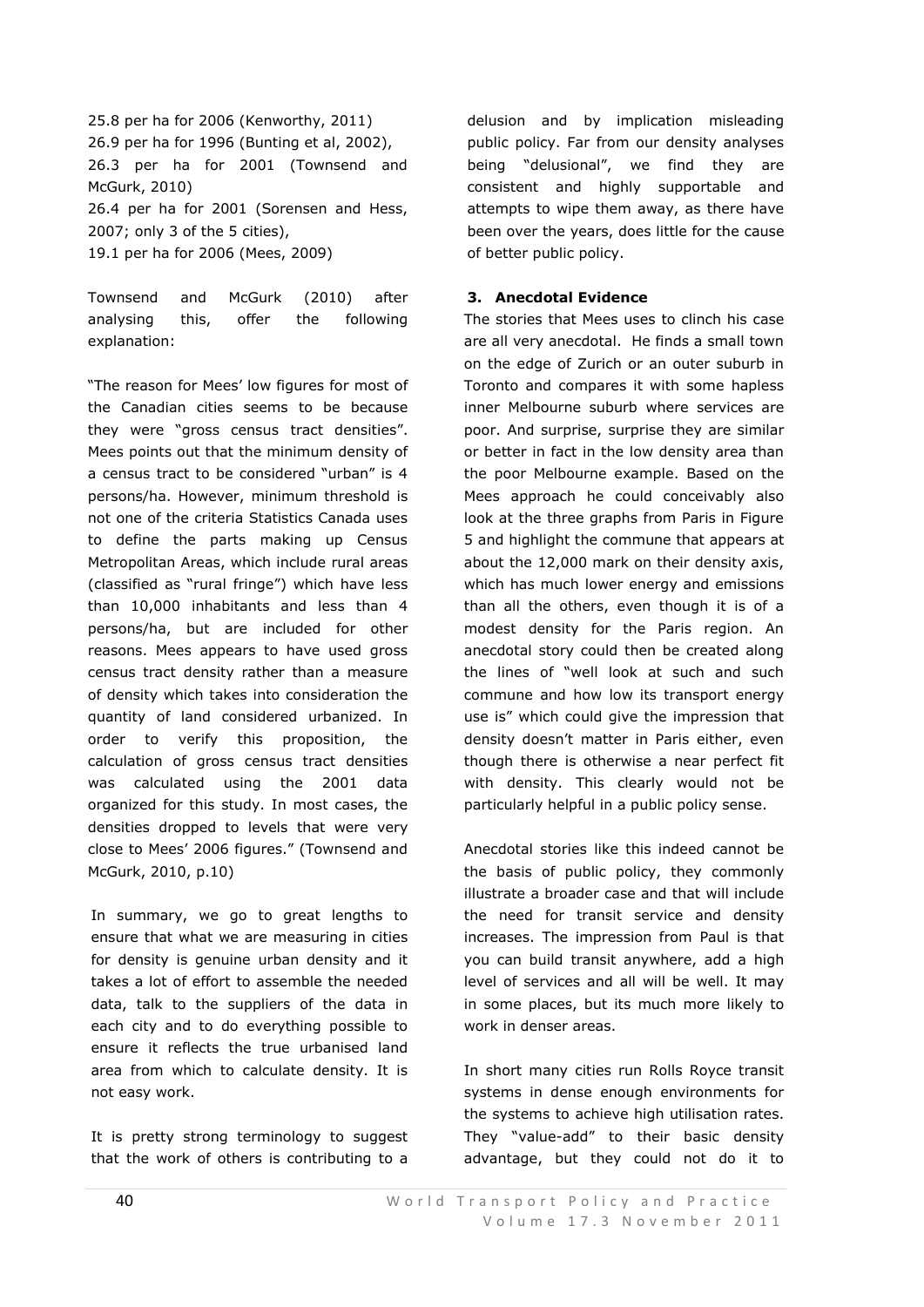anywhere near the same effect if they didn't have that significant overall density of 40 plus per ha, with many areas well above that. Their low density little villages, hamlets and suburban enclaves with the good transit service are firmly embedded and embraced within a highly coordinated, high frequency transit system only made possible and viable by very large areas of higher density into which their own more modest transit services are linked. They feed off the main system that is strongly facilitated and supported by density. They are not isolated little exurbs swimming at the edges of sprawling megalopolises. You will not find such well performing systems on the edges of Phoenix or Houston or LA no matter how much effort may be put into providing for them. The best you will get is a grossly underutilised demand responsive minibus to act as a safety net for the desperate. Density does matter a lot in such places.

## **Density Multiplier**

The value of providing better services without waiting for density increases is incontrovertible. 'If you service it they will come'. Perth's electric rail system, developed over the period from 1988 up to now, clearly shows the capacity of rail modes to provide superior faster services which people will flock to even from low density areas provided the stations are fed properly with access modes. Use of Perth's rail system has exploded from 7 million passengers a year in 1992 to nearly 60 million in 2010. But the value in increasing services whilst also increasing density is a far more powerful case. The evidence is available and the argument can be understood by anyone the more people who have the chance to access a transit service, the more chance you have of them using the service. There is a scale and density factor that operates to enhance and multiply whatever operational advantage can be provided.

It is true that public transport usage differences between whole cities are less strongly correlated with density than is car use. Our own analyses show this in the wealthy cities with an r-squared of 0.58 between transit boardings and urban density and 0.82 with car use. This is a big difference and its even more with nonmotorised modes (only 0.47 r-squared with density). There are lots of qualitative, topographical infrastructure, mixed use and other factors that determine non-motorised mode use, but you are not going to get very high NMM use in any low density, zoned environments, whichever way you look at it.

With public transport you are sometimes going to have poorly serviced/poor transit infrastructure cities of similar density to those with much better or even exceptional infrastructure and service, so they will have quite divergent transit use. Zurich and Bern are good cases where their usage sits way off the density graph relative to their medium but significant densities because they provide such high levels of service, much of it on rail, the services are so welltimed and integrated, the vehicles are superb, clean and well maintained, they all operate with green waves and have a preponderance of reserved routes with a good speed advantage over cars, the ticketing system encourages committed users with annual passes, the passenger information is second to none and so on. This added "quality" factor that the Swiss are so good at, on top of the density advantage, is so pronounced compared to many other European cities of similar density, that Zurich and Bern "outperform" their density and become outliers on the graph.

Density is called an 'urban sustainability multiplier' by Rees (2003). The evidence that density can improve urban functioning, including public transport, recycling, the provision of green infrastructure (like trigeneration), and the walkability of an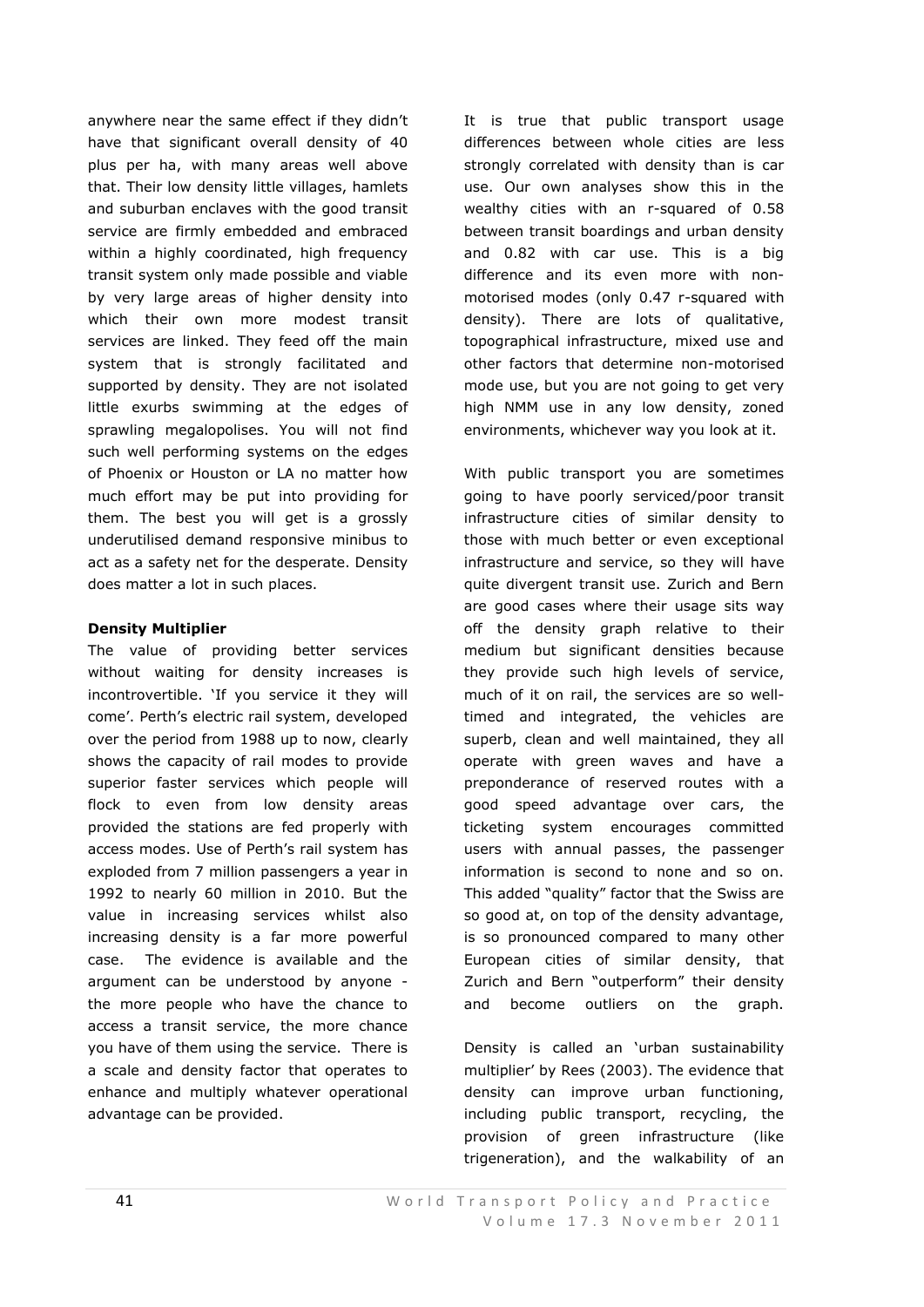area, is the basis of this claim. Other urban economists like Glaeser (2011) make the same case for a range of other urban services – scale and density matter. This is now called agglomeration economies and the evidence is mounting that cities that do not take density seriously are going to suffer in every area of sustainability. For us, the vulnerability to oil continues to be a major motivation behind our work. To blithely remove the density factor is not something we could easily accept and cities will do this at their own peril.

Getting density increases to happen is not easy in many cities, especially it seems in the Eastern Suburbs of Melbourne where Mees suggests density has become such a barrier to good public policy. However, it is no excuse for trying to denigrate the value of density and call it a 'delusion'. In fact density increases are beginning to happen across the world's cities and they are one of the factors why car use is now in decline (as set out in Newman and Kenworthy, 2011). Indeed Melbourne's density has gone up faster than any other Australian city so the populism of Mees to say it is not needed if its so unpopular, is misplaced. Furthermore, most cities in the world today are diverse enough to warrant and sustain many different housing and urban environment preferences and these are not all antidensity. Many are pro-density based on living in a more lively, convenient and interesting community where short distances with attractive, hospitable public spaces are common and where walking and cycling access to more diverse and frequent transit services are possible.

## **Conclusion**

The promulgation by Mees of the idea that density's influence on transit and transport generally in cities is propagating delusions in public policy is totally rejected. The suggestions that the data we have used over many years to specify cities in terms of

density is wrong or inadequate is also rejected. Indeed the findings suggest that in the case of the Canadian cities, it is Mees own supposed urban density data that are in error and are not supported by any other work.

The reductionism, that makes complex issues like transit viability become a fight between service levels and density, does the cause of sustainable transport little good. The way of changing a city to be more sustainable will obviously require both. Such changes are never without pain politically. However, to back off and say that difficult things aren't needed is to prevent the kind of changes that in the long term we must make. The polycentric city of the future will need carefully planned and implemented centres with real density increases. These will be linked together across the city by high levels of transit service, thus providing the framework for the low density suburbs to have the necessary public transport base for their future viability and resilience. Density and services together form an indivisible partnership to help make this kind of city.

Neither we nor Paul Mees want to see the continuation of unsustainable, auto-based patterns of development and transport. The basic policy thrust of both his and our work has been to help to create cities that are better places to live, and which are more equitable, less environmentally destructive and more economically viable. Together we want to prevent policies that lead cities down a dangerous path for the future. Paul is an outspoken opponent of road infrastructure increases, he wants better transit services, he supports investment in better transit and non-motorised infrastructure and naturally increases in walking and cycling. We want these things too. It is therefore not without some genuine pain and regret to be found in conflict with someone who we fundamentally see as more of a colleague than a detractor, but nonetheless having to defend our own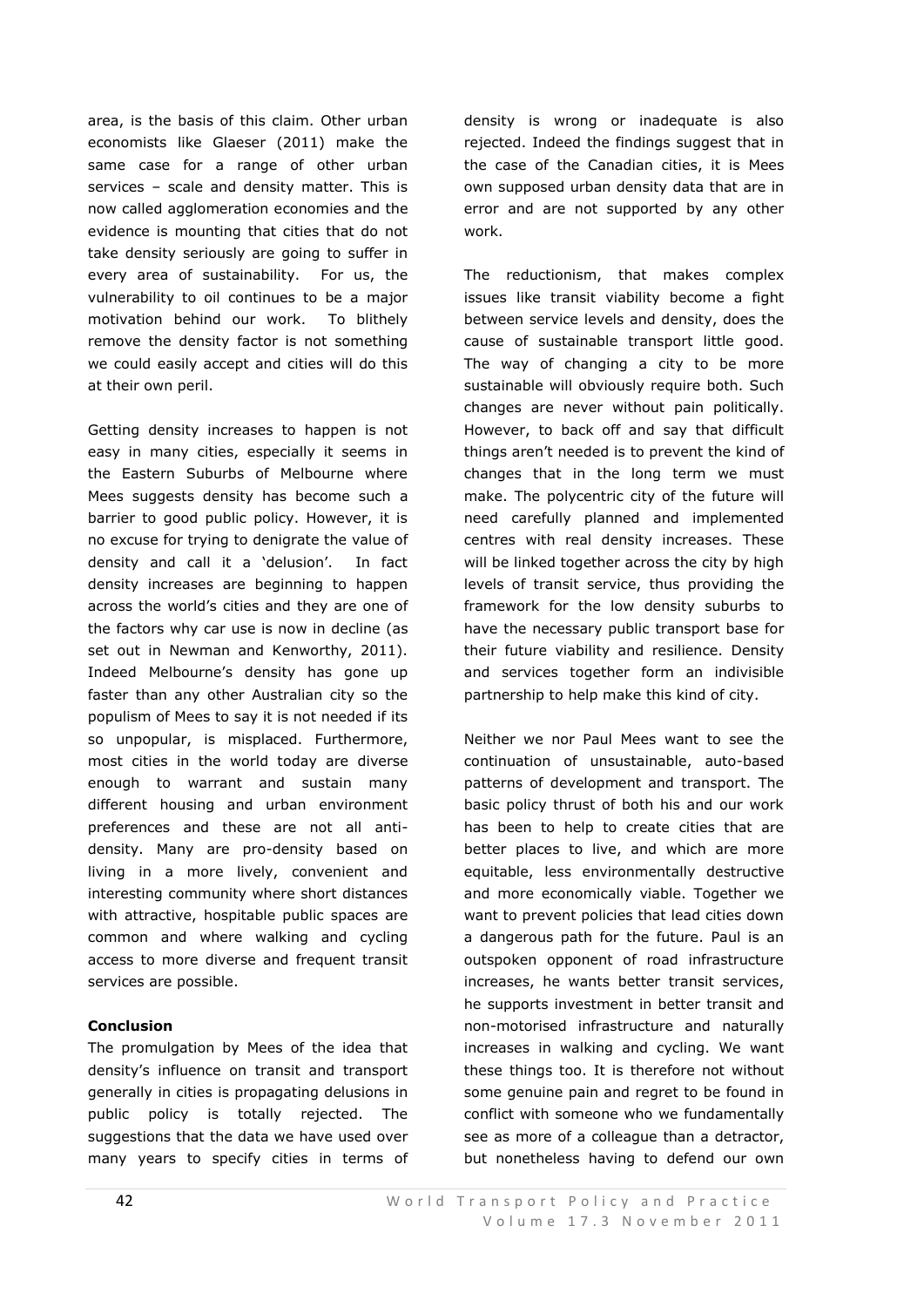work. We believe that there is a genuine basis for harmonising the issue of density with that of transit service and quality factors so that work can continue on addressing the big picture...making cities more liveable, sustainable, fairer and resilient places.

# **Author details:**

Jeff Kenworthy Email: [j.kenworthy@curtin.edu.au](mailto:j.kenworthy@curtin.edu.au) Peter Newman Email: [p.newman@curtin.edu.au](mailto:p.newman@curtin.edu.au)

## **References**

Bunting, T., P. Filion, and H. Priston (2002) Density Gradients in Canadian Metropolitan Regions, 1971-96: Differential Patterns of Central Area and Suburban Growth and Change. *Urban Studies*, 39 (13), 2531-2552. Glaeser E (2009) *The Triumph of the City,* Penguin Press, New York.

Goldberg, M.A. and Mercer, J. (1986) *The Myth of the North American City: Continentalism Challenged*. University of British Columbia Press, Vancouver.

Kenworthy, J. (2011) Update of the Millennium Cities Database for Sustainable Transportation. ongoing, unpublished.

Kenworthy, J.R. and Laube, F.B. and others (1999) *An International Sourcebook of Automobile Dependence in Cities, 1960-1990.* University Press of Colorado, Niwot, Boulder, Colorado. 704 pp.

Ker, I. (2011) Too True To Be Good? A Response to Morton and Mees (2010). *World Transport Policy and Practice*, 17 (1) pp 14‐26.

Mees, P. (2000) *A Very Public Solution: Transport in the Dispersed City*. Melbourne University Publishing, Melbourne.

Mees, P. (2009) *Transport for Suburbia: Beyond the Automobile Age*. Routledge, London.

Mees, P. (2009) Density Delusion? Urban Form and Transport in Australian, Canadian and US Cities. *World Transport Policy and Practice* 15 (2), 29-39

Mindali, O., Raveh, A. and Salomon, I. (2004) Urban Density and Energy Consumption: a New Look at Old Statistics. *Transportation Research A*, 38, 143–162.

Morton, A. and Mees, P. (2010). Too good to be true? An assessment of the Melbourne travel behavior modification pilot'. *World Transport Policy and Practice*, 16 (2), 8‐23.

Newman, P. (2006) Transport Greenhouse Gases and Australian Suburbs. *Australian Planner* 43 (2), 6-7

Newman, P.W.G. and Kenworthy, J.R. (1989) *Cities and Automobile Dependence: An International Sourcebook.* Gower, Aldershot, 388pp. Newman, P.W.G. and Kenworthy, J.R. (1999) *Sustainability and Cities: Overcoming Automobile Dependence*. Island Press, Washington DC. 442pp.

Newman, P. and Kenworthy, J. (2006) Urban design to reduce automobile dependence. *Opolis* 2 (1), 35-52.

Newman, P. and Kenworthy, J. (2011) 'Peak Car Use': Understanding the Demise of Automobile Dependence. *World Transport Policy and Practice*, 17 (2), 31‐42.

Oreskes, N. and Conway, E. (2011) *Merchants of Doubt: How a Handful of Scientists Obscured the Truth on Issues from Tobacco Smoke to Global Warming*. Bloomsbury Press, New York.